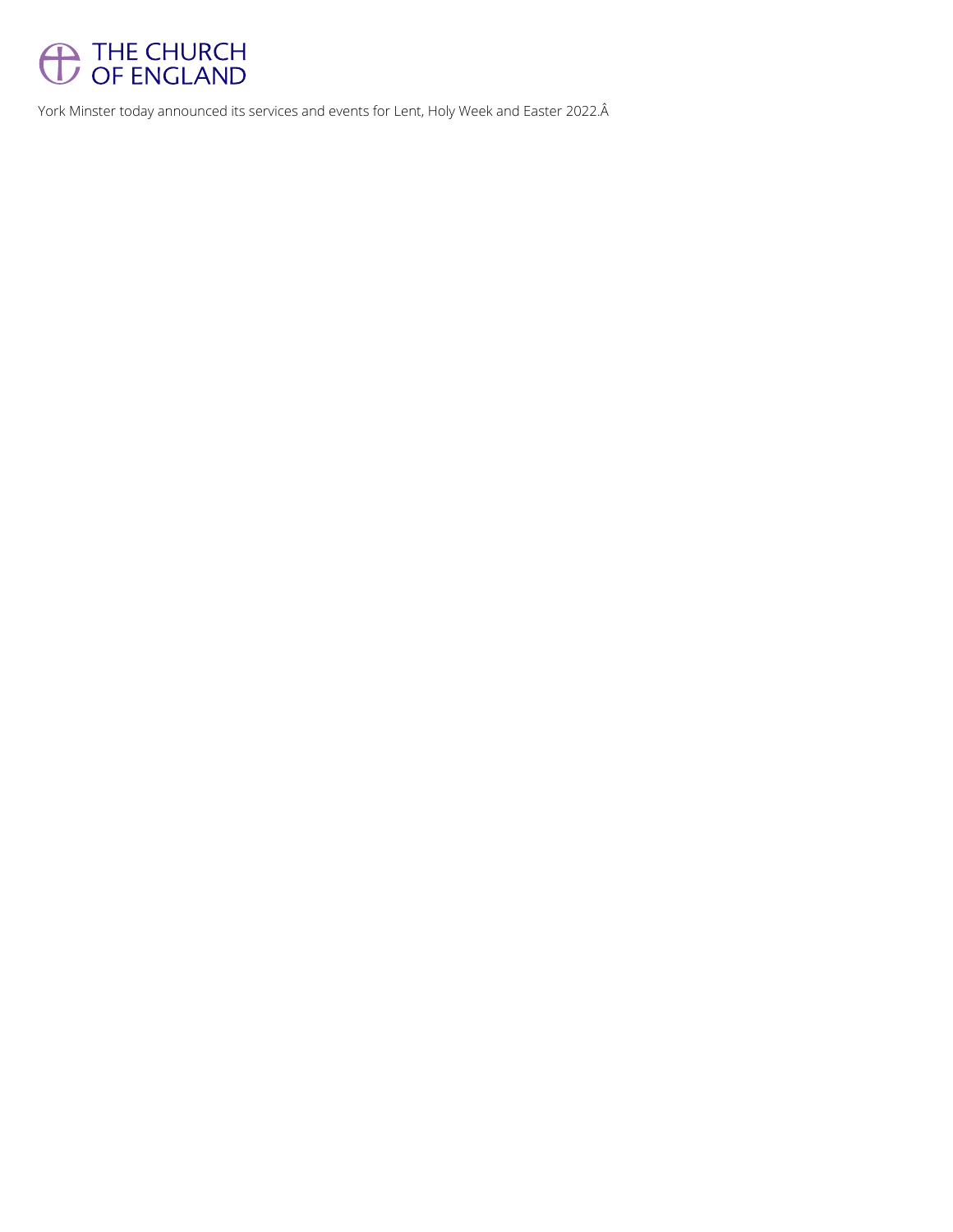Starting on Ash Wednesday (2 March), Christians across the world will keep a period of penitence culminating, in the solemnity of Holy Week, with the passion and crucifixion of Jesus, his burial and on Easter Day, the joyful celebration of Jesus Christâll Is resurrection from the dead. Â

The Revd Canon Michael Smith, Acting Dean of York said: âDIThis will be the first full schedule of Lent and Easter services at York Minster since 2019. Â Everyone at the Minster is looking forward to welcoming people back to the cathedral for worship, prayer and reflection during Lent, Holy Week and Easter.

## Â

âDDFor those unable to join us in person, many of the services will also be livestreamed so people will be able watch from the comfort of their own homes. Over the next few weeks, our worship will help us to follow the journey of Jesus towards the cross and beyond, and that helps us to understand that Jesus walks with us through the joys and sorrows of our lives every day.  $\partial \mathbb{D}$ 

Â

A Archbishop Stephen said: A â00In order to understand the cross, you need to stand under it. Thatâ00s what weâ00II be doing in Holy Week this yea standing under the cross and listening carefully to Jesus.

#### Â

âD In particular we will focus on Jesusâ D words from the cross: âD IMy God, my God, why have you forsaken me.â I am very much looking forward being with you, and itâlles good to know that others from across the Diocese of York can join in online.âlle

Â

Six metres tall, three metres wide and hewn from rough scaffolding wood in the Minsterâll us workshop, the Lent Cross, the central symbol of the Christian Faith, will be suspended from the Central Tower. Â

Â

## **Wednesday 2 March – Ash Wednesday: Imposition of the Ashes**

The Archbishop of York, Stephen Cottrell, will be in residence at York Minster, preaching and leading services throughout Holy Week.

The Minster will be given to prayer and worship throughout the day. Â Ash is a sign of mortality â D areminder that we shall all die. Â The sign of the cross reminds us of Jesusâ DD death followed by his resurrection and new life. A Visitors will be able to receive the sign of the cross marked in ash on their foreheads.

## **The key events and services are:**

 $\hat{\mathbf{A}}$ 

## Tuesday 1 March – The arrival of the Lent Cross**Â**

Service times and Imposition of Ashes on Ash Wednesday are as follows:

## Â

7.30am â III Matins

7.50am â DD Holy Communion with Imposition of Ashes

12noon â Holy Communion with Imposition of Ashes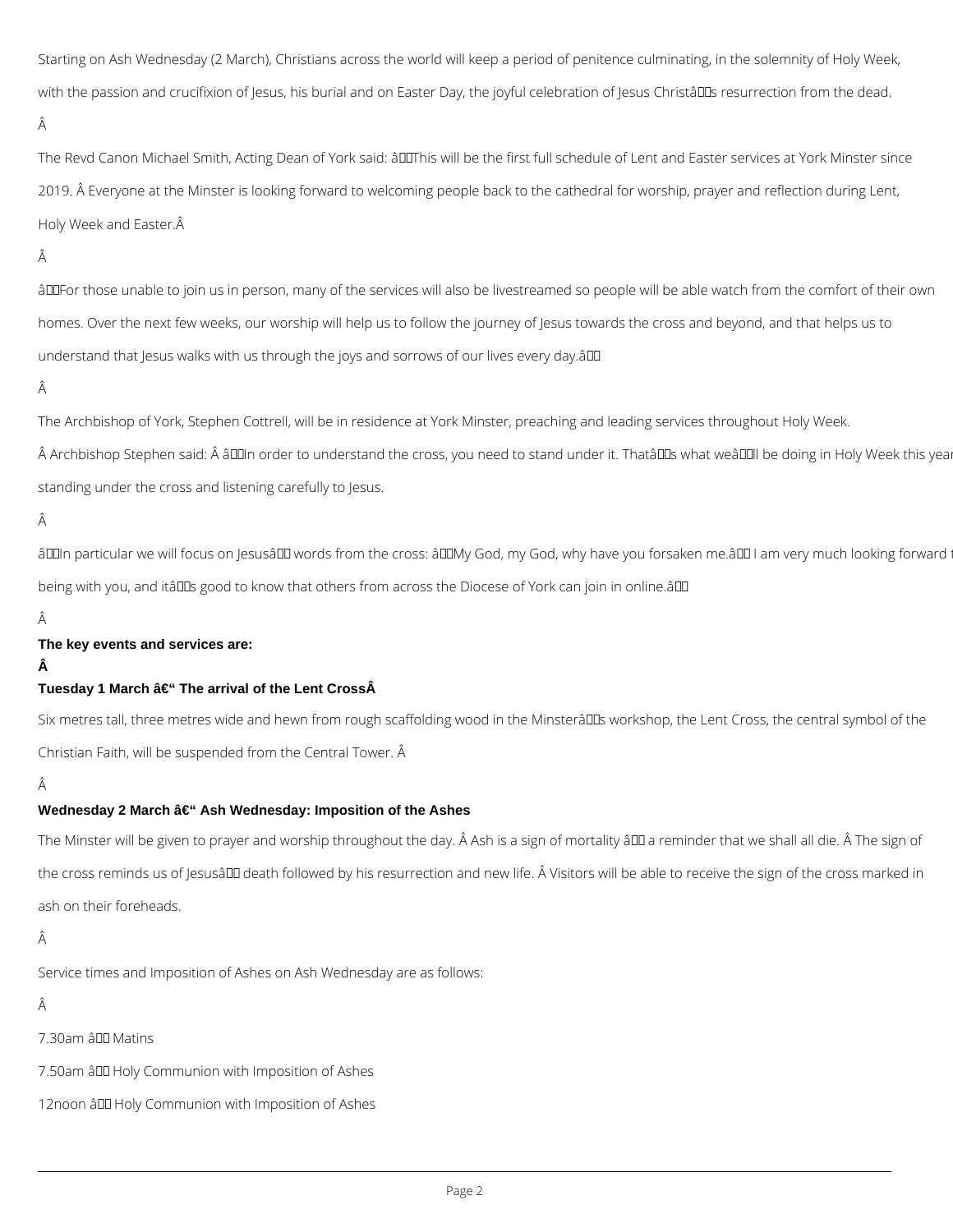## 5.30pm â LD Eucharist with Imposition of Ashes.

## Â

#### **Performance of T.S. Eliot's Ash Wednesday**

Actor and director Charles Sharman-Cox will give a live performance of T.S. Eliotâll moving poem Ash Wednesday in York Minsterâll Is magnificent Chapter House. The free performances will take place at 1pm and at 3pm. Â No booking required. A captioned recording of the performance will also be shown continuously throughout the day on a screen in the Chapter House.

Â

# **Stations of the Cross in Dean's Park 2 March until 24 April, daily 7am until 7pm**

Â

This year, pilgrims will be able to journey around seven stations in Deanâll B Park, featuring artwork by local school children and material to encourage reflection and prayer. Â A final station will be placed inside the Minster on Easter Day, Sunday 17 April.

Â

# **Lent Webinars 2022 – Ways into Prayer Thursdays from 10 March until 7 April at 7.30pm**

Â

Stations of the Cross originated with the early Christians visiting Jerusalem, hoping to follow in the footsteps of Jesus, tracing the path from Pilateâll Dus house to Calvary. Â They would pause for prayer and devotion at various points. Â Eventually those pilgrims brought the practice back to their home countries and ever since, Christians of different traditions have used this form of devotion.

Â

Lent is the most important festival for Christians around the world. Â Prayer is integral to the life of any Christian and is the bedrock of everything that York Minster offers. Â To help us think about prayer in its widest context, a series of weekly webinars on Zoom throughout Lent will explore different ways to enter into prayer. Recordings of the webinars will also be available on our YouTube channel a week after broadcast date.

Â

Each webinar will be led by a guest speaker with expert knowledge in their field:

#### Â

Thursday 10 March â DD Art and Prayer

This first talk considers how works of visual art, old and new, might stimulate and challenge our images of prayer.

## Â

Thursday 17 March â DD Prayer as Lament and Hope

Led by Wendy Lloyd

This talk will reflect on the rage and hope expressed in and through the practice of lament, a form of prayer that is being retrieved in these

challenging times. Â Wendy will share reflections and insights from the âDDRage and HopeâDD book published by SPCK in 2021 to mark the 75th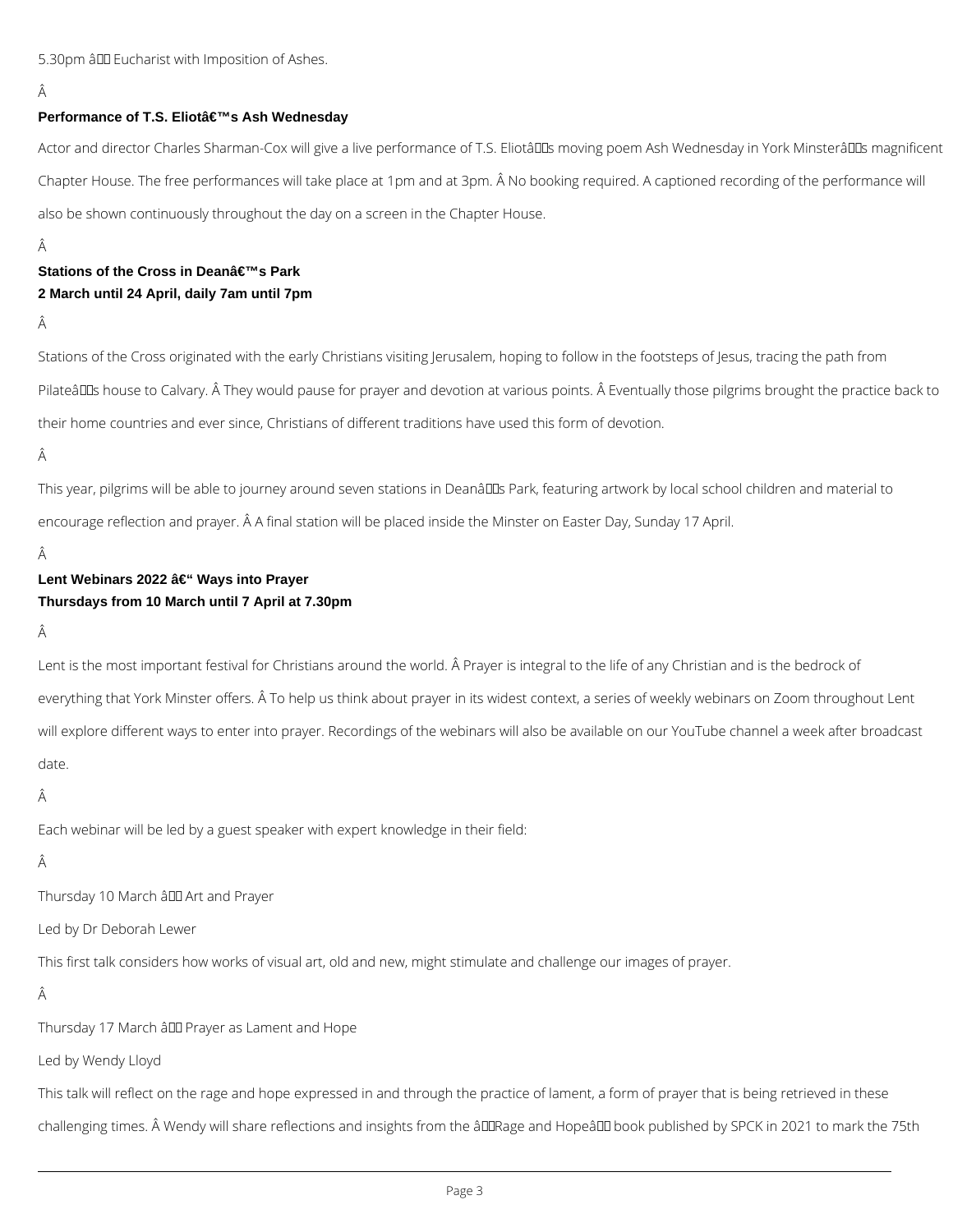Anniversary of Christian Aid.

# Â

Thursday 24 March â LLI Habits of Prayer

Led by Canon Jessica Martin

This talk will consider the repeated actions of daily and seasonal prayer and their relationship to time and eternity.

# Â

Thursday 31 March â DD Praying as part of a Global Christian Family

Led by the Revd Canon Dr Anderson H M Jeremiah

This talk will explore the spiritual, social and political meaning of 'prayer' in the context of Global Christianity.

## Â

Thursday 7 April â DO TBC.

## Â

**Holy Week and Easter Day at York Minster**

## Â

## **Palm Sunday - Sunday 10 April Â** Â Â Â Â

The first day of Holy Week and the Sunday before Easter Day, Palm Sunday commemorates Jesusâ III triumphant entry into Jerusalem.Â

## Â

10.30am â DD Procession and Eucharist for Palm Sunday (Livestream from inside the Minster)

Starting outside in the Minsterâll Ds South Piazza, two donkeys will lead the procession to the West End of the cathedral. The Eucharist will include the Passion Gospel, sung by The Choir of York Minster and the blessing of palm crosses, a reminder of Jesusâll entry into Jerusalem. Â This service turns from triumph to sorrow, marking the beginning of Jesusâ III journey towards the cross. Â Part of the service will be livestreamed from inside the Minster.

## Â

4pm â DD Choral Evensong (This service will also be livestreamed)

This service will prepare us for our walk with Christ through Holy Week.

#### Â

#### 7.30pm â DD Stainerâ DDs Crucifixion

As a prelude to Holy Week, the Ebor Singers, an associate choir of York Minster, will perform John Stainerâll Dis Crucifixion. Â The work incorporates

congregational hymns with a recounting of the passion of Christ.

# Â

#### **Choral Evensong – Monday 11 to Saturday 16 April**

The Choir of York Minster will sing at Evensong daily during Holy Week.

# Â

Holy Week Address by the Archbishop of York followed by Compline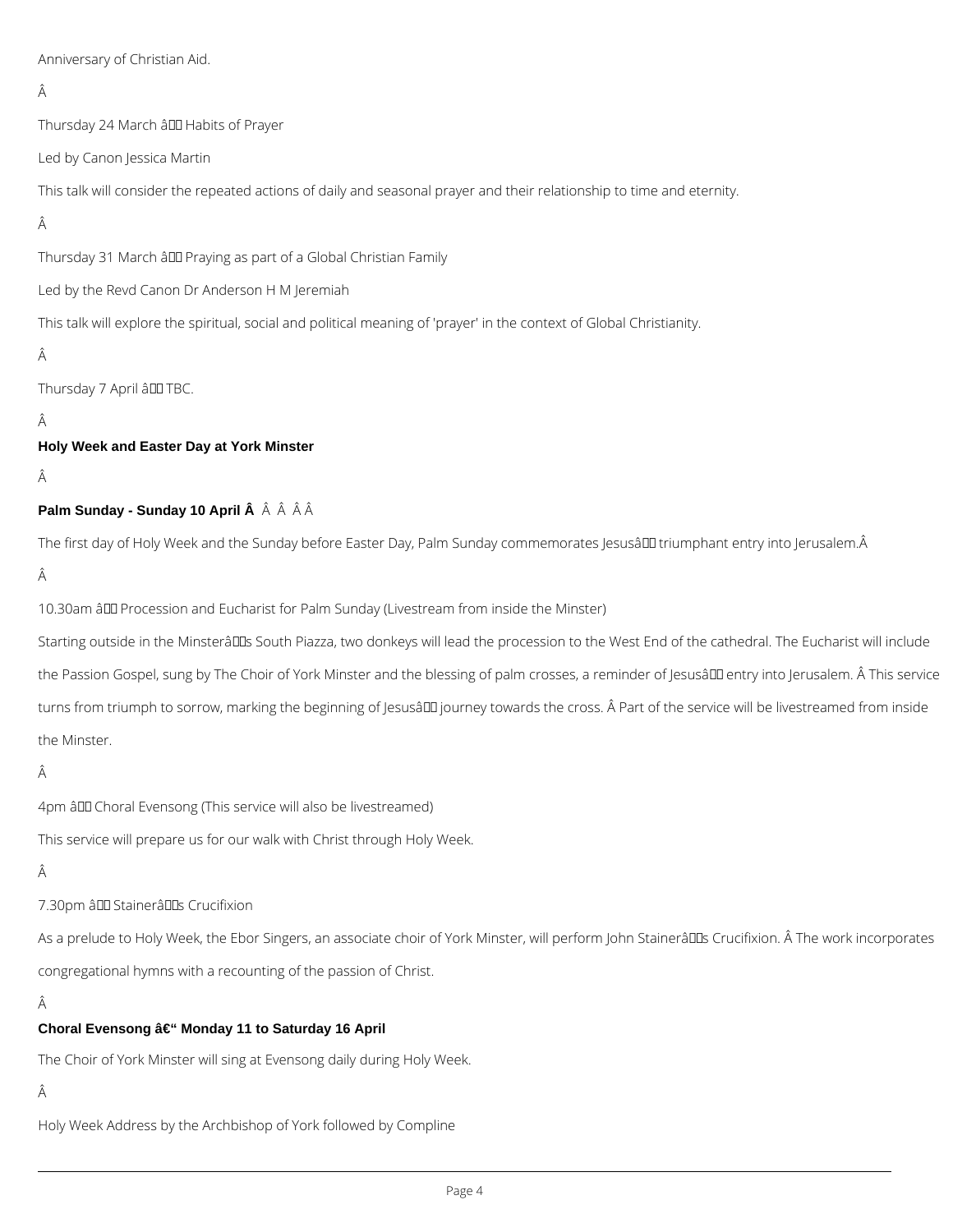This year, the Archbishop of York, Stephen Cottrell, will be at York Minster to journey with us through Holy Week.

# Â

Monday 11 and Tuesday 12 April (These services will also be livestreamed)

7.30pm - Archbishopâ Las Address followed by Compline sung by the Ebor Singers

Compline is a beautiful, candlelit form of prayer said at the end of day and traditionally followed by a period of silent contemplation.

# Â

7.30pm - Wednesday 13 April (This service will also be livestreamed)

Archbishopâlles Address followed by Tenebrae

The service of Tenebrae will be sung by the Ebor Singers. Â The service will recount the betrayal of Jesus and the events of the passion through music, silence and the gradual extinguishing of candles.

## Â

## **Maundy Thursday, 14 April**

## Â

11am â DD Chrism Eucharist (This service will also be livestreamed)

This service takes its name from the Chrismation (anointing). Â The Archbishop of York will bless oils for anointing candidates for baptism and confirmation and for healing. Â The Archbishop will gather members of the clergy from around the Diocese of York to renew the vows made at their ordinations.

## Â

7pm â Luturgy of Maundy Thursday - Eucharist of the Last Supper

The Eucharist of the Last Supper recalls the final meal Jesus shared with his disciples before his arrest and trial. Â We remember that Jesus called us to love and serve one another through the washing of feet. Â As we bless bread and wine, we follow his command to proclaim his death until he comes in glory. Â The preacher will be the Archbishop of York.

## Â

8.30pm until Midnight â DD Watch

The Watch â DD a type of vigil â DD recalls the time Jesus spent in the Garden of Gethsemane before his arrest, trial and crucifixion.

Â

#### **Good Friday, 15 Apri**l

On Good Friday, Christians remember the crucifixion of Jesus.

10am: The Liturgy of Good Friday (This service will also be livestreamed)

A simple service in which we gather at the foot of the cross to pray. With readings and music.

Â

12noon until 3pm: The Three Hoursâl Devotion (Livestreamed at 12 noon, 1pm and 2pm)

Three Hours Devotion is a service of meditation, music and prayers with periods of silence for reflection. The Archbishop of York will preach at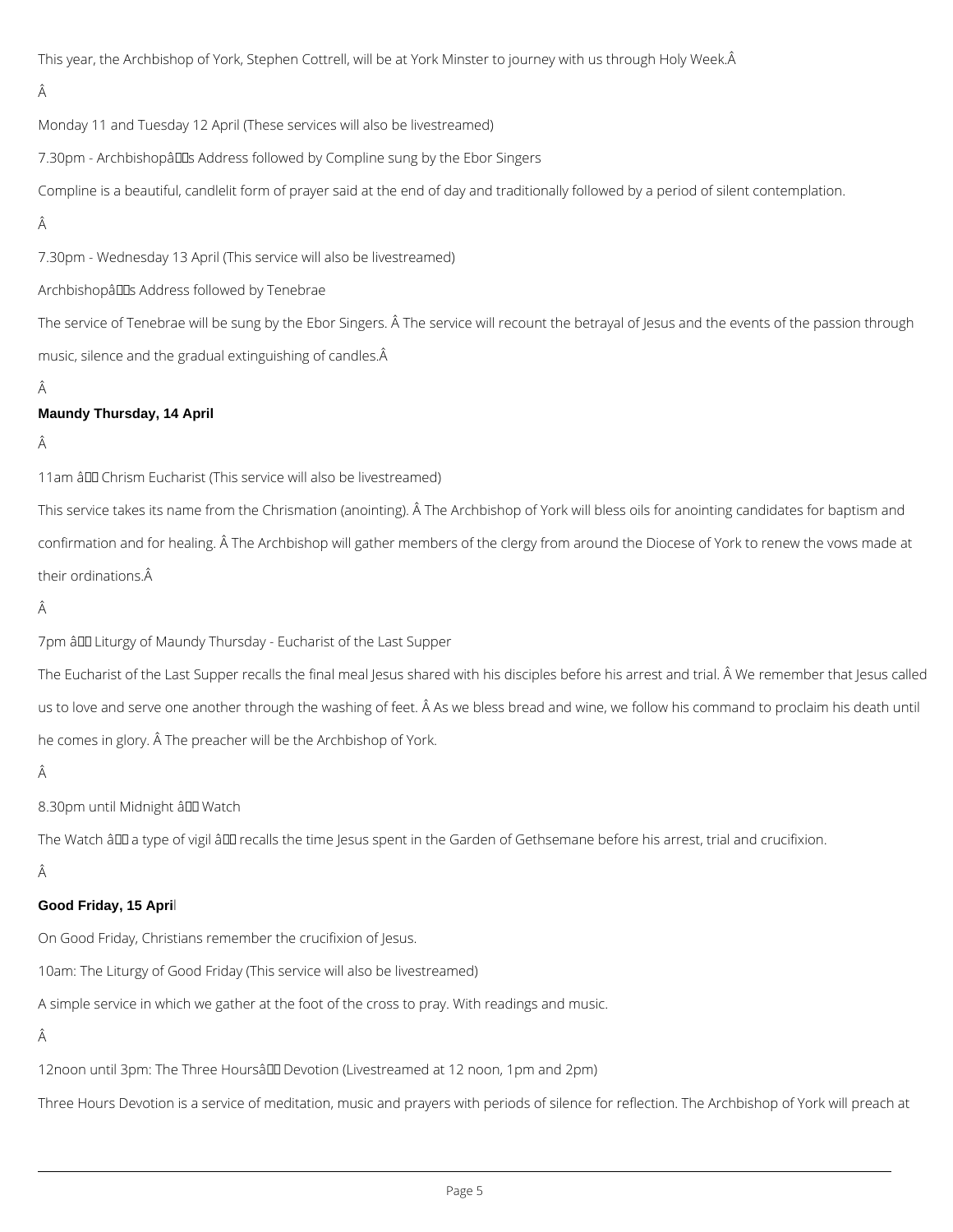this service alongside a performance of Via Crucis, a devotion for Passiontide, with prayers by Eric Milner-White and music for organ by Philip Moore, played by Benjamin Morris.

## Â

#### Â

### **Easter Eve, Saturday 16 AprilÂ**

8pm - The Vigil and First Eucharist of Easter and Confirmations

This Eucharist moves from darkness to light. We recall Godâll saving actions through time, culminating in the resurrection in the light of the first Easter Day. The Easter Vigil marks the end of the emptiness of Holy Saturday, and leads into the celebration of Christâll Is resurrection. During this service a number of candidates will reaffirm their faith through confirmation. The Archbishop of York will preach and preside at this service.

## **Easter Day, Sunday 17 April**

On Easter Day, Christians celebrate the resurrection of Jesus Christ from the dead on the third day after his crucifixion.

8am - Holy Communion from the Book of Common Prayer

A simple said service in the traditional language of the Book of Common Prayer and King James Bible.

10.00am - Choral Matins on Easter Day

This service will follow the pattern of Matins from the Book of Common Prayer, with sung psalms, canticles and an anthem.

11.00am - Festal Eucharist on Easter Day (This service will also be livestreamed)

We greet the risen Lord with joy, proclaiming Alleluia, Christ is risen, he is risen indeed! The Archbishop of York will preach and preside.

4.00pm - Festal Evensong â LLI (This service will also be livestreamed) Â

A great day of rejoicing culminates in an uplifting service of Choral Evensong.

## Â

# York Minsterâ€<sup>™</sup>s Easter Garden – Sunday 10 April until Sunday 5 June

A much-loved tradition at York Minster, the Easter Garden depicts key scenes from the Passion. Starting on Palm Sunday with just the tomb and three crosses, new elements will be added as the Easter story unfolds including palm branches, 30 pieces of silver (Judas Iscariotâll as reward for his betrayal of Jesus), a crown of thorns and three nails and a length of material representing Jesusâ III burial cloth. Â The Easter Garden will be in the South Transept from Palm Sunday until the Feast of Pentecost.

Â

Â

#### **Events for Children and Families at York Minster**

## Â

#### **Experience Easter Trail – Monday 11 until Sunday 24 April**

Collect an Experience Easter Trail and explore six interactive stops around the cathedral to learn more about the Easter story. Â The stops

include the chance to decorate a paper spring flower to take home inspired by the Minsterâll LIs Easter Garden.